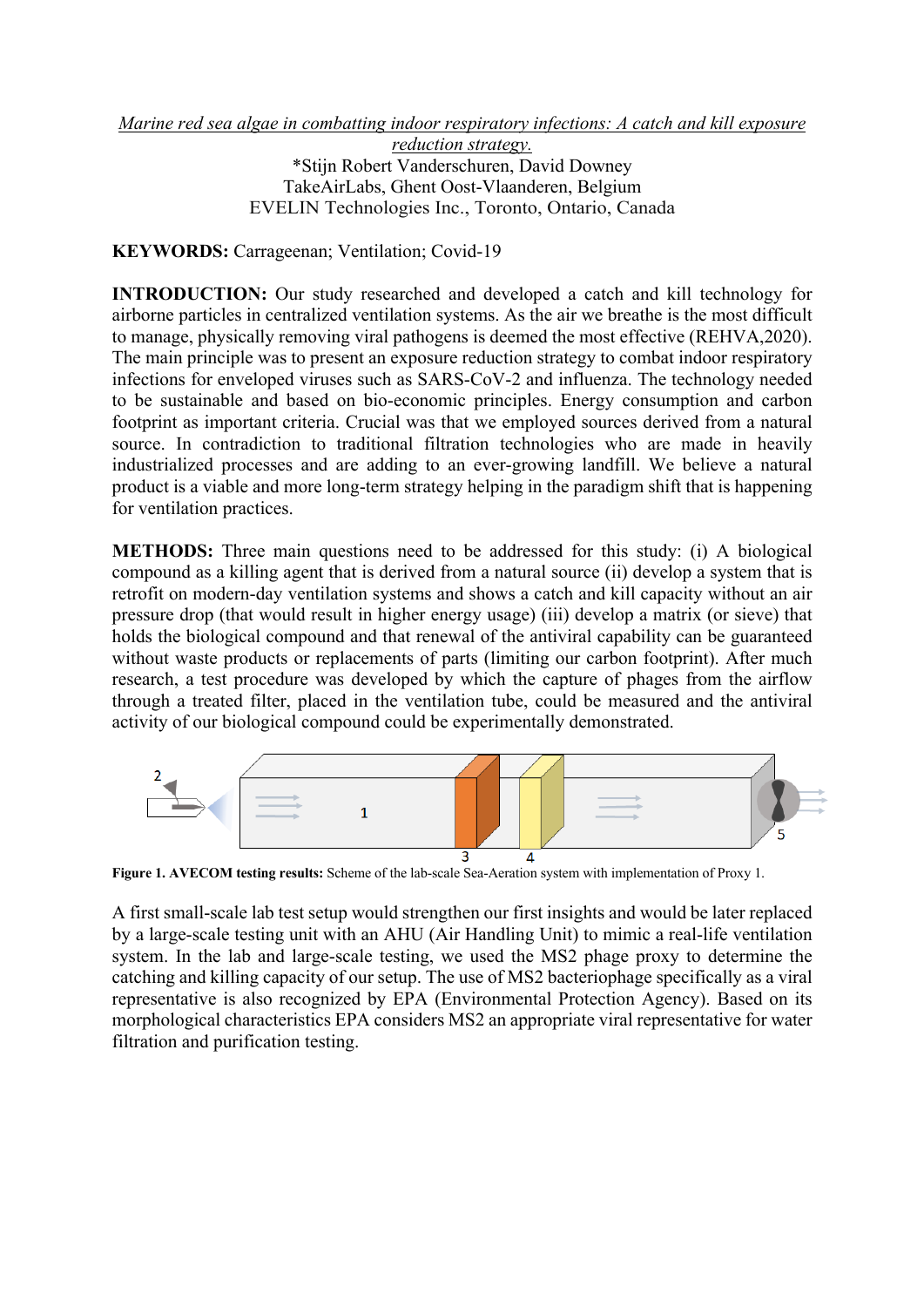**RESULTS AND DISCUSSION:** For our biological compound, we found a solution in high-molecular-weight polysaccharides (Ginsberg et al.,1947). Research indicates sulphated polysaccharides (carrageenan) are selective inhibitors of several enveloped and non-enveloped viruses and act predominantly by inhibiting the binding or internalization of the virus into the host cells. These promising antiviral agents against respiratory viruses were also suggested by the WHO in the fight against the global pandemic (WHO, 2020; Periera, L. 2018; Gaikwad, etal., 2020).



**Figure 2: AVECOM test setup**: Large scale test with AHU unit in place

This is a natural source, cheaply available, non-toxic in nature, safe and biodegradable and in many instances biocompatible, it also Generally Recognized As Safe (GRAS) by the USFDA (Carthew 2002). Tests with the independent REGA institute in Leuven showed our solution had antiviral activity against certain coronaviruses with EC50 values in the range of 20 -100 μg/ml (starting from solutions of 2 g carrageenan/L or 5 g carrageenan/L). By adding another product (P) to the antiviral compound we were able to retain phages on the matrix, so a combination of dehydration and the action of the antiviral product resulted in the killing of the proxy. With the help of a digital twin and the cooperation of the University of Genova, we could further optimize the matrix system and determine catching capabilities. Further focusing on efficient positioning, engineering and automatization of the renewal process.

**CONCLUSION:** Our main achievements, based on the experiments with the lab-scale and the large-scale ventilation systems showed that an optimized positioning of the virus catcher in the ventilation tube did not cause an important obstruction of airflow. At an airflow velocity of 1.5 m/s, we can conclude that the pressure drop is 15,4 Pascal. A substantial higher efficiency than other traditional filtration techniques results in a pressure loss ranging from 400 – 7000 Pascal. Experimental demonstration and also results from the digital twin showed a high phagecapturing capacity of our filter, pre-treated with the biological compound-based formulation from up to 92 % phage capturing, and 99% particle mass capturing. We demonstrated a fast die-off of captured phages on the filters, treated with a mixture of our biologica1 compound with a log 3 PFU decrease due to virucidal capacities.

| Filter                   |                                    | Log PFU*** decrease |                                           |
|--------------------------|------------------------------------|---------------------|-------------------------------------------|
| <b>Thickness</b><br>(mm) | Time between treatment and<br>test | Rel. Capt.<br>Cap.* | <b>Antiviral effect of product</b><br>p** |
| XX                       | 15 min                             | 1.3                 | 3.0                                       |
| XX                       | 15 min                             | 2.6                 | 1.3                                       |
| xх                       | 7 days                             | 1.1                 | 3.5                                       |

\*Relative capturing capacity: Log difference between the main filter and Proxy 1

\*\* Log difference between PFU on main filter, treated only with compound 1, and PFU on main filter, treated with compound 1 and antiviral product<br>\*\*\* Plaque Forming Units

**Table 1. AVECOM Testing results:** Die-off of captured phages.